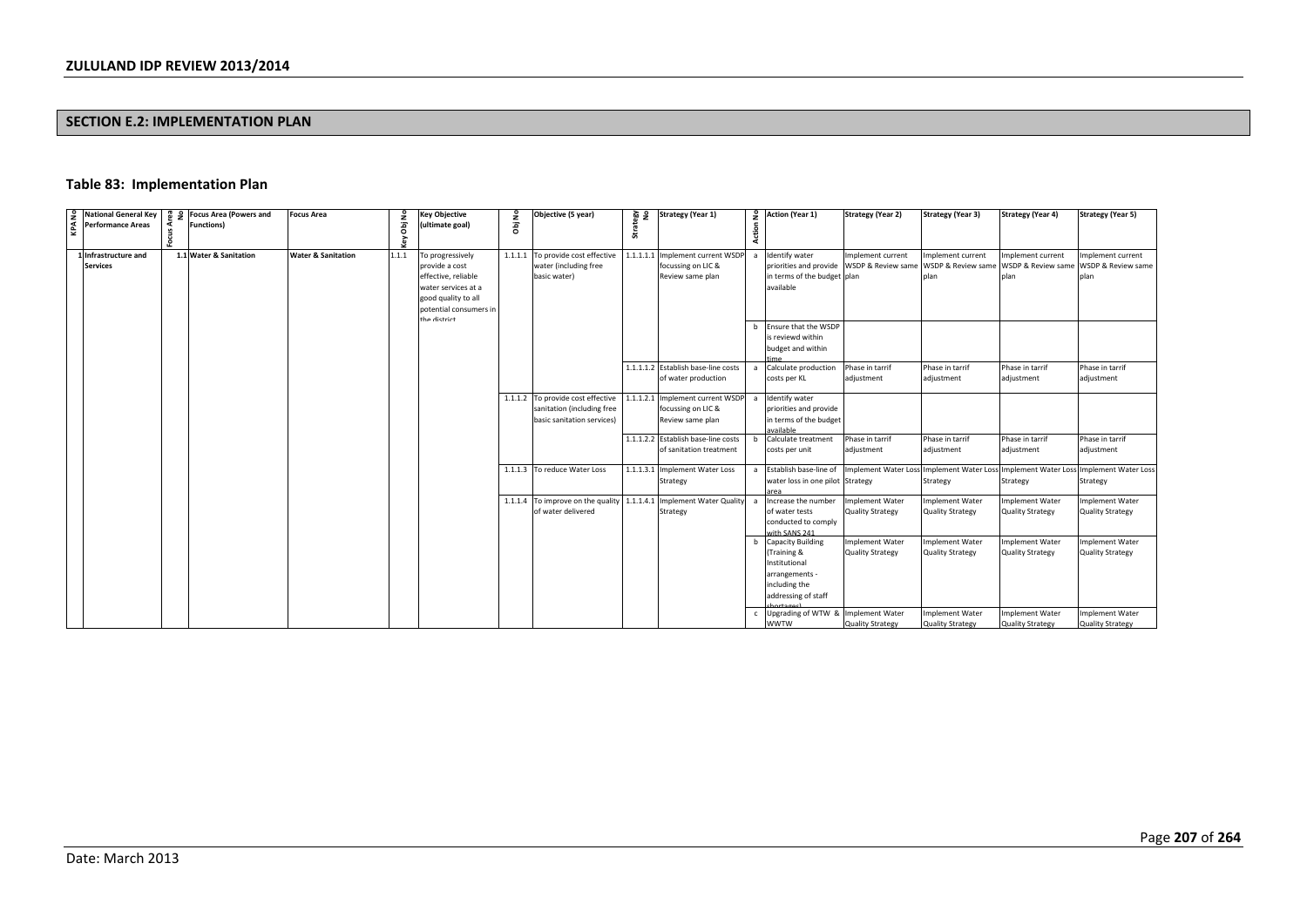| $\frac{9}{2}$ National General Key<br>$\frac{9}{2}$ Performance Areas |                                                                                 | <b>Focus Area</b>             |       | 공 운 Key Objective                          | ٤                       | Objective (5 year)                            |       | $\frac{26}{9}$ $\frac{2}{9}$ Strategy (Year 1) |        | 2 Action (Year 1)                            | <b>Strategy (Year 2)</b>   | <b>Strategy (Year 3)</b> | <b>Strategy (Year 4)</b>                                                                | <b>Strategy (Year 5)</b> |
|-----------------------------------------------------------------------|---------------------------------------------------------------------------------|-------------------------------|-------|--------------------------------------------|-------------------------|-----------------------------------------------|-------|------------------------------------------------|--------|----------------------------------------------|----------------------------|--------------------------|-----------------------------------------------------------------------------------------|--------------------------|
|                                                                       | $\begin{array}{c} 89 \ 20 \ 120 \ 121 \ 232 \ 342 \ 453 \end{array}$ Functions) |                               | Key   | (ultimate goal)                            | $\overline{\mathbf{g}}$ |                                               | Strat |                                                | Action |                                              |                            |                          |                                                                                         |                          |
| 1 Infrastructure and                                                  | 1.1 Water & Sanitation                                                          | <b>Water &amp; Sanitation</b> | 1.1.1 | To progressively                           |                         | 1.1.1.5 To provide effective                  |       | 1.1.1.5.1 To improve the current               |        | a Identify and Analyse                       |                            |                          |                                                                                         |                          |
| <b>Services</b>                                                       |                                                                                 |                               |       | provide a cost                             |                         | <b>Customer Care</b>                          |       | Customer Care System                           |        | shortgoings of System                        |                            |                          |                                                                                         |                          |
|                                                                       |                                                                                 |                               |       | effective, reliable                        |                         |                                               |       |                                                |        |                                              |                            |                          |                                                                                         |                          |
|                                                                       |                                                                                 |                               |       | water services at a<br>good quality to all |                         |                                               |       |                                                |        |                                              |                            |                          |                                                                                         |                          |
|                                                                       |                                                                                 |                               |       | potential consumers in                     |                         |                                               |       |                                                |        |                                              |                            |                          |                                                                                         |                          |
|                                                                       |                                                                                 |                               |       | the district                               |                         |                                               |       |                                                |        |                                              |                            |                          |                                                                                         |                          |
|                                                                       |                                                                                 |                               |       |                                            |                         |                                               |       |                                                |        | b Prepare and                                |                            |                          |                                                                                         |                          |
|                                                                       |                                                                                 |                               |       |                                            |                         |                                               |       |                                                |        | implement a plan to                          |                            |                          |                                                                                         |                          |
|                                                                       |                                                                                 |                               |       |                                            |                         |                                               |       |                                                |        | address the<br>hortgoings                    |                            |                          |                                                                                         |                          |
|                                                                       |                                                                                 |                               |       |                                            |                         | 1.1.1.6 To ensure compliance                  |       | 1.1.1.6.1 Review and implement                 |        | a To develop a                               | Review and                 | Review and               | Review and                                                                              | Review and               |
|                                                                       |                                                                                 |                               |       |                                            |                         | with relevant water                           |       | legislated water policies                      |        | Compliance Checklist                         | implement legislated       | implement legislated     | mplement legislated                                                                     | implement legislated     |
|                                                                       |                                                                                 |                               |       |                                            |                         | legislation                                   |       | & Bylaws                                       |        |                                              | water policies &<br>Bylaws | water policies           | water policies                                                                          | water policies           |
|                                                                       |                                                                                 |                               |       |                                            |                         |                                               |       |                                                |        | b To identify areas for                      |                            |                          |                                                                                         |                          |
|                                                                       |                                                                                 |                               |       |                                            |                         |                                               |       |                                                |        | eview<br>c Review identified                 |                            |                          |                                                                                         |                          |
|                                                                       |                                                                                 |                               |       |                                            |                         |                                               |       |                                                |        | areas & implement                            |                            |                          |                                                                                         |                          |
|                                                                       |                                                                                 |                               |       |                                            |                         | 1.1.1.7 To effectively utilise grant          |       | 1.1.1.7.1 Implementation of the                |        | a Prioritisation of                          |                            |                          | Implementation of the Implementation of the Implementation of the Implementation of the |                          |
|                                                                       |                                                                                 |                               |       |                                            |                         | allocation for water and                      |       | WSDP                                           |        | projects                                     | <b>WSDP</b>                | <b>WSDP</b>              | <b>WSDP</b>                                                                             | WSDP                     |
|                                                                       |                                                                                 |                               |       |                                            |                         | sanitation<br>1.1.1.8 To deliver and regulate |       | 1.1.1.8.1 To effectively regulate              |        | a Review & implement                         | To effectively regulate    |                          | To effectively regulate To effectively regulate                                         | To effectively regulate  |
|                                                                       |                                                                                 |                               |       |                                            |                         | water services in a                           |       | and monitor WSP's and                          |        | Water Policies &                             | and monitor WSP's          | and monitor WSP's        | and monitor WSP's                                                                       | and monitor WSP's        |
|                                                                       |                                                                                 |                               |       |                                            |                         | structured manner                             |       | <b>Water Services</b>                          |        | Bylaw                                        | and Water Services         | and Water Services       | and Water Services                                                                      | and Water Services       |
|                                                                       |                                                                                 |                               |       |                                            |                         |                                               |       | Intermediaries                                 |        |                                              | Intermediaries             | Intermediaries           | Intermediaries                                                                          | Intermediaries           |
|                                                                       |                                                                                 |                               |       |                                            |                         |                                               |       |                                                |        |                                              |                            |                          |                                                                                         |                          |
|                                                                       |                                                                                 |                               |       |                                            |                         |                                               |       |                                                |        | b Conduct monthly WSP<br>meetings to discuss |                            |                          |                                                                                         |                          |
|                                                                       |                                                                                 |                               |       |                                            |                         |                                               |       |                                                |        | water provision                              |                            |                          |                                                                                         |                          |
|                                                                       |                                                                                 |                               |       |                                            |                         |                                               |       |                                                |        | related matters                              |                            |                          |                                                                                         |                          |
|                                                                       |                                                                                 |                               |       |                                            |                         |                                               |       |                                                |        |                                              |                            |                          |                                                                                         |                          |
|                                                                       |                                                                                 |                               |       |                                            |                         |                                               |       |                                                |        |                                              |                            |                          |                                                                                         | Pag                      |
| Date: March 2013                                                      |                                                                                 |                               |       |                                            |                         |                                               |       |                                                |        |                                              |                            |                          |                                                                                         |                          |
|                                                                       |                                                                                 |                               |       |                                            |                         |                                               |       |                                                |        |                                              |                            |                          |                                                                                         |                          |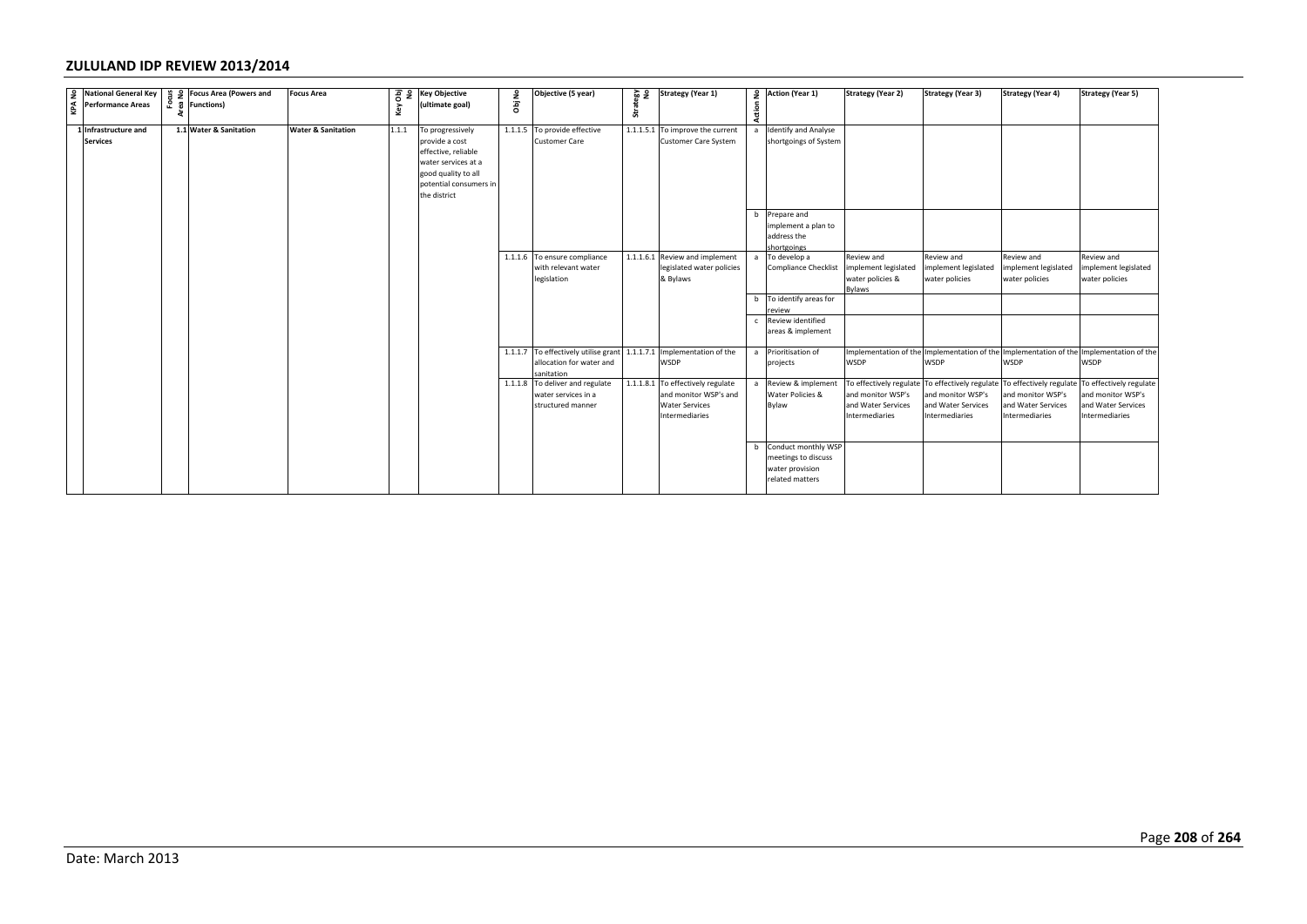| No          | <b>National General Key</b>           | $\begin{bmatrix} 9 & 2 \\ 3 & 8 \\ 2 & 8 \end{bmatrix}$ Focus Area (Powers and | <b>Focus Area</b>                                           |       | 공 운 Key Objective                                                                                                                 | £       | Objective (5 year)                                                                                                                         | on<br>Kâa | <b>Strategy (Year 1)</b>                                                                                       |        | 2 Action (Year 1)                                                                                                                    | <b>Strategy (Year 2)</b>                                                                                                  | <b>Strategy (Year 3)</b>                                                                                                          | <b>Strategy (Year 4)</b>                                                                                                  | <b>Strategy (Year 5)</b>                                                                                                  |
|-------------|---------------------------------------|--------------------------------------------------------------------------------|-------------------------------------------------------------|-------|-----------------------------------------------------------------------------------------------------------------------------------|---------|--------------------------------------------------------------------------------------------------------------------------------------------|-----------|----------------------------------------------------------------------------------------------------------------|--------|--------------------------------------------------------------------------------------------------------------------------------------|---------------------------------------------------------------------------------------------------------------------------|-----------------------------------------------------------------------------------------------------------------------------------|---------------------------------------------------------------------------------------------------------------------------|---------------------------------------------------------------------------------------------------------------------------|
| <b>IVAN</b> | <b>Performance Areas</b>              |                                                                                |                                                             | Key   | (ultimate goal)                                                                                                                   | ā       |                                                                                                                                            | Strat     |                                                                                                                | Action |                                                                                                                                      |                                                                                                                           |                                                                                                                                   |                                                                                                                           |                                                                                                                           |
|             | Infrastructure and<br><b>Services</b> | 1.2 Municipal Airports (District) Municipal Airports (District)                |                                                             |       | 1.2.1 To viably operate &<br>maintain a Regional<br>Airport that<br>contributes to the<br>growth & development<br>of the district |         | 1.2.1.1 To implement identified<br>activities in airport<br>implementation plan as<br>aligned to budget                                    | 1.2.1.1.1 | Implement current<br>activities as identified in<br>the Airport<br>Implementation Plan and<br>review same plan |        | Review of Airport<br>mplementation Plan                                                                                              | mplement activities<br>as identified and<br>budgeted for in the<br>Airport<br>Implementation Plan<br>and review same plan | Implement activities<br>as identified and<br>budgeted for in the<br>Airport<br><b>Implementation Plan</b><br>and review same plan | Implement activities<br>as identified and<br>oudgeted for in the<br>Airport<br>mplementation Plan<br>and review same plan | Implement activities<br>as identified and<br>budgeted for in the<br>Airport<br>mplementation Plan<br>and review same plan |
|             |                                       |                                                                                |                                                             |       |                                                                                                                                   |         |                                                                                                                                            |           |                                                                                                                |        | b Identify priorities and<br>mplement in terms of<br>the budget available                                                            |                                                                                                                           |                                                                                                                                   |                                                                                                                           |                                                                                                                           |
|             |                                       | 1.3 Municipal Roads                                                            | <b>Municipal Roads</b>                                      |       | 1.3.1 To facilitate the<br>provision of a well-<br>developed district road<br>network                                             |         | 1.3.1.1 To establish the status<br>quo of roads within the<br>Municipal Area and to<br>take responsibilty of the<br>asigned district roads |           | 1.3.1.1.1 Continuous Engagement<br>with Dept of Transport                                                      |        | a To set up regular<br>meetings with the<br>Dept of Roads to<br>define the DM's role<br>in the provision of<br><b>District Roads</b> | continuous<br>ingagement with<br>Dept of Transport                                                                        | Continuous<br>Engagement with<br>Dept of Transport                                                                                | Continuous<br>ingagement with<br>Dept of Transport                                                                        | continuous<br>ingagement with<br>Dept of Transport                                                                        |
|             |                                       |                                                                                |                                                             |       |                                                                                                                                   |         |                                                                                                                                            |           |                                                                                                                |        | b To develop the Roads<br>Asset Management<br>System                                                                                 |                                                                                                                           |                                                                                                                                   |                                                                                                                           |                                                                                                                           |
|             |                                       | 1.4 Regulation Of Passenger<br><b>Transport Services</b>                       | <b>Regulation Of Passenger</b><br><b>Transport Services</b> |       | 1.4.1 To facilitate the<br>Regulation of<br>Passenger Transport<br>Services                                                       |         | 1.4.1.1 To clarify the DM's role in<br>the Regulation of<br>Passenger Transport<br>Services                                                |           | 1.4.1.1.1 Continuous Engagement<br>with Dept of Transport                                                      | a      | To set up regular<br>neetings with the<br>Dept of Roads to<br>clarify the DM's role                                                  | Continuous<br>Engagement with<br>Dept of Transport                                                                        | Continuous<br>Engagement with<br>Dept of Transport                                                                                | Continuous<br>Engagement with<br>Dept of Transport                                                                        | Continuous<br>Engagement with<br>Dept of Transport                                                                        |
|             |                                       | 1.5 Fire Fighting                                                              | <b>Fire Fighting</b>                                        |       | 1.5.1 To Plan, co-ordinate<br>and regulate Fire<br>Fighting Services in the<br>district                                           |         | 1.5.1.1 To ensure that fire<br>fighting is well planned<br>and executed in the<br>District                                                 |           | 1.5.1.1.1 Prepare ZDM Fire<br><b>Fighting Master Plan</b>                                                      |        | To source funding to<br>develop ZDM Fire<br>Fighting Master Plan                                                                     | mplement budgeted<br>activities as identified<br>in the ZDM Fire<br>ighting Master plan                                   | Implement budgeted<br>activities as identified<br>in the ZDM Fire<br><b>Fighting Master plan</b>                                  | Implement budgeted<br>activities as identified<br>n the ZDM Fire<br>ighting Master plan                                   | nplement budgeted<br>activities as identified<br>n the ZDM Fire<br>ighting Master plan                                    |
|             |                                       |                                                                                |                                                             |       |                                                                                                                                   |         | 1.5.1.2 Regulation and co-<br>ordination of Fire Fighting<br>Services                                                                      |           | 1.5.1.2.1 Pepare ZDM Fire Fighting<br>Bylaws                                                                   | b      | To source funding to<br>develop ZDM Fire<br>Fighting Bylaws                                                                          | Implement and co-<br>ordinate Fire Fighting<br>Service Regulations                                                        | Implement and co-<br>ordinate Fire Fighting<br>Service Regulations                                                                | Implement and co-<br>ordinate Fire Fighting<br>Service Regulations                                                        | mplement and co-<br>ordinate Fire Fighting<br>Service Regulations                                                         |
|             |                                       | 1.6 Disaster Management                                                        | <b>Disaster Management</b>                                  | 1.6.1 | To deal with Disasters<br>efficiently & effectively<br>in the district                                                            | 1.6.1.1 | To review and facilitate<br>he district Disaster<br>Management plan                                                                        |           | 1.6.1.1.1 To implement the district<br>Disaster Management<br>Plan                                             | a      | Implement budgeted<br>ctivities as identified<br>n the Disaster<br>Management Plan                                                   | To implement the<br>district Disaster<br>Management Plan                                                                  | To implement the<br>district Disaster<br>Management Plan                                                                          | To implement the<br>district Disaster<br>Management Plan                                                                  | To implement the<br>district Disaster<br>Management Plan                                                                  |
|             |                                       |                                                                                |                                                             |       |                                                                                                                                   |         | 1.6.1.2 To create awareness of<br>azards and disasters                                                                                     |           | 1.6.1.2.1 To prepare Disasters and<br>Hazards Awareness<br>Strategy                                            | b      | To source funding to<br>develop the<br>Awareness Strategy                                                                            | To implement<br>oudgeted activities as<br>identified in the<br>Awareness strategy                                         | To implement<br>budgeted activities as<br>identified in the<br>Awareness strategy                                                 | To implement<br>budgeted activities as<br>identified in the<br>Awareness strategy                                         | To implement<br>budgeted activities as<br>identified in the<br>Awareness strategy                                         |
|             |                                       |                                                                                |                                                             |       |                                                                                                                                   |         |                                                                                                                                            |           |                                                                                                                |        |                                                                                                                                      |                                                                                                                           |                                                                                                                                   |                                                                                                                           |                                                                                                                           |
|             |                                       |                                                                                |                                                             |       |                                                                                                                                   |         |                                                                                                                                            |           |                                                                                                                |        |                                                                                                                                      |                                                                                                                           |                                                                                                                                   |                                                                                                                           | Pag                                                                                                                       |
|             | Date: March 2013                      |                                                                                |                                                             |       |                                                                                                                                   |         |                                                                                                                                            |           |                                                                                                                |        |                                                                                                                                      |                                                                                                                           |                                                                                                                                   |                                                                                                                           |                                                                                                                           |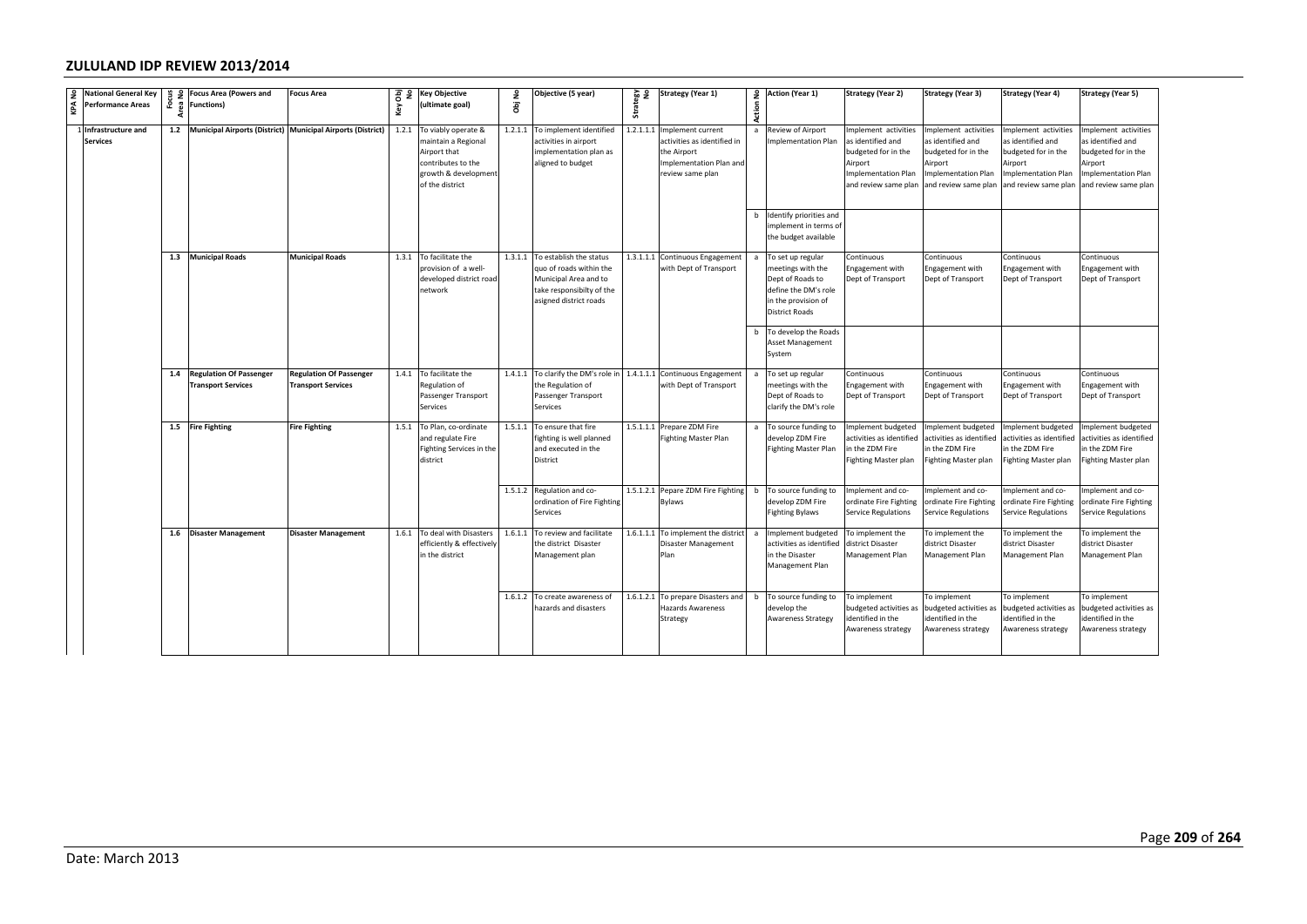| $\begin{array}{c c}\n\text{L}\n\end{array}\n\text{National General Key} \begin{array}{c}\n\text{S} \\ \text{S} \\ \text{S}\n\end{array}\n\begin{array}{c}\n\text{Focus Area (Powers and Powers)}\\ \text{E}\n\end{array}$ |                                                              | <b>Focus Area</b>                                               | Key | 8 2 Key Objective<br>(ultimate goal)                                                           | Obj No | Objective (5 year)                                                                | egy<br>N9<br>Strat       | <b>Strategy (Year 1)</b>                                                                            | Action I     | $\frac{6}{2}$ Action (Year 1)                                                                         | <b>Strategy (Year 2)</b> | <b>Strategy (Year 3)</b>                                                                               | <b>Strategy (Year 4)</b>              | <b>Strategy (Year 5)</b> |
|---------------------------------------------------------------------------------------------------------------------------------------------------------------------------------------------------------------------------|--------------------------------------------------------------|-----------------------------------------------------------------|-----|------------------------------------------------------------------------------------------------|--------|-----------------------------------------------------------------------------------|--------------------------|-----------------------------------------------------------------------------------------------------|--------------|-------------------------------------------------------------------------------------------------------|--------------------------|--------------------------------------------------------------------------------------------------------|---------------------------------------|--------------------------|
|                                                                                                                                                                                                                           | 1.7 Solid Waste                                              | <b>Solid Waste</b>                                              |     | 1.7.1 To facilitate the<br>effective and efficient<br>emoval of solid waste                    |        | 1.7.1.1 To investigate the<br>feasibility of a regional<br>solid waste management | 1.7.1.1.1                |                                                                                                     | $\mathsf{a}$ |                                                                                                       |                          |                                                                                                        | <b>Review IWMP</b>                    |                          |
|                                                                                                                                                                                                                           | 1.8 Municipal Health Services                                | <b>Municipal Health Services</b>                                |     | 1.8.1 To deliver an effective<br>and efficient<br>environmental<br>municipal health<br>service |        | 1.8.1.1 To deliver an effective<br>environmental municipal<br>health service      |                          | 1.8.1.1.1 Prepare Plan for effective<br>and efficient Municipal<br>Environmental Health<br>Services |              | a Prepare Plan for<br>effective and efficient<br>Municipal<br><b>Environmental Health</b><br>Services | Review MHS Plan          | Implement, monitor & Implement, monitor & Implement, monitor & Implement, monitor &<br>Review MHS Plan | Review MHS Plan                       | Review MHS Plan          |
|                                                                                                                                                                                                                           | 1.9 Regional Fresh Produce<br><b>Markets &amp; Abattoirs</b> | <b>Regional Fresh Produce</b><br><b>Markets &amp; Abattoirs</b> | 1.9 | Investigate the<br>feasiblity of Fresh<br>Produce Markets and<br>Abattoirs                     |        | 1.9.1.1 Investigate the feasiblity<br>of Fresh Produce Markets<br>and Abattoirs   |                          | 1.9.1.1.1 Prepare Feasibility<br>Report on Fresh Produce<br>Markets and Abattoirs                   | a            | Determine the status<br>quo (Survey & report)<br>& the DM role                                        | Monitor Situation        | <b>Monitor Situation</b>                                                                               | <b>Monitor Situation</b>              | <b>Monitor Situation</b> |
|                                                                                                                                                                                                                           | 1.10 District Cemeteries                                     | <b>District Cemeteries</b>                                      |     | 1.10.1 To ensure that<br>sufficient burial space<br>is available within the<br>district        |        | 1.10.1.1 Investigate the feasibility<br>of a Regional Cemetery<br>Site/s          | 1.10.1.1<br>$\mathbf{1}$ |                                                                                                     | $\mathsf{a}$ |                                                                                                       |                          |                                                                                                        | <b>Review Cemetery</b><br>Master Plan |                          |
|                                                                                                                                                                                                                           |                                                              |                                                                 |     |                                                                                                |        |                                                                                   |                          |                                                                                                     |              |                                                                                                       |                          |                                                                                                        |                                       |                          |
|                                                                                                                                                                                                                           |                                                              |                                                                 |     |                                                                                                |        |                                                                                   |                          |                                                                                                     |              |                                                                                                       |                          |                                                                                                        |                                       |                          |
| Date: March 2013                                                                                                                                                                                                          |                                                              |                                                                 |     |                                                                                                |        |                                                                                   |                          |                                                                                                     |              |                                                                                                       |                          |                                                                                                        |                                       | Pag                      |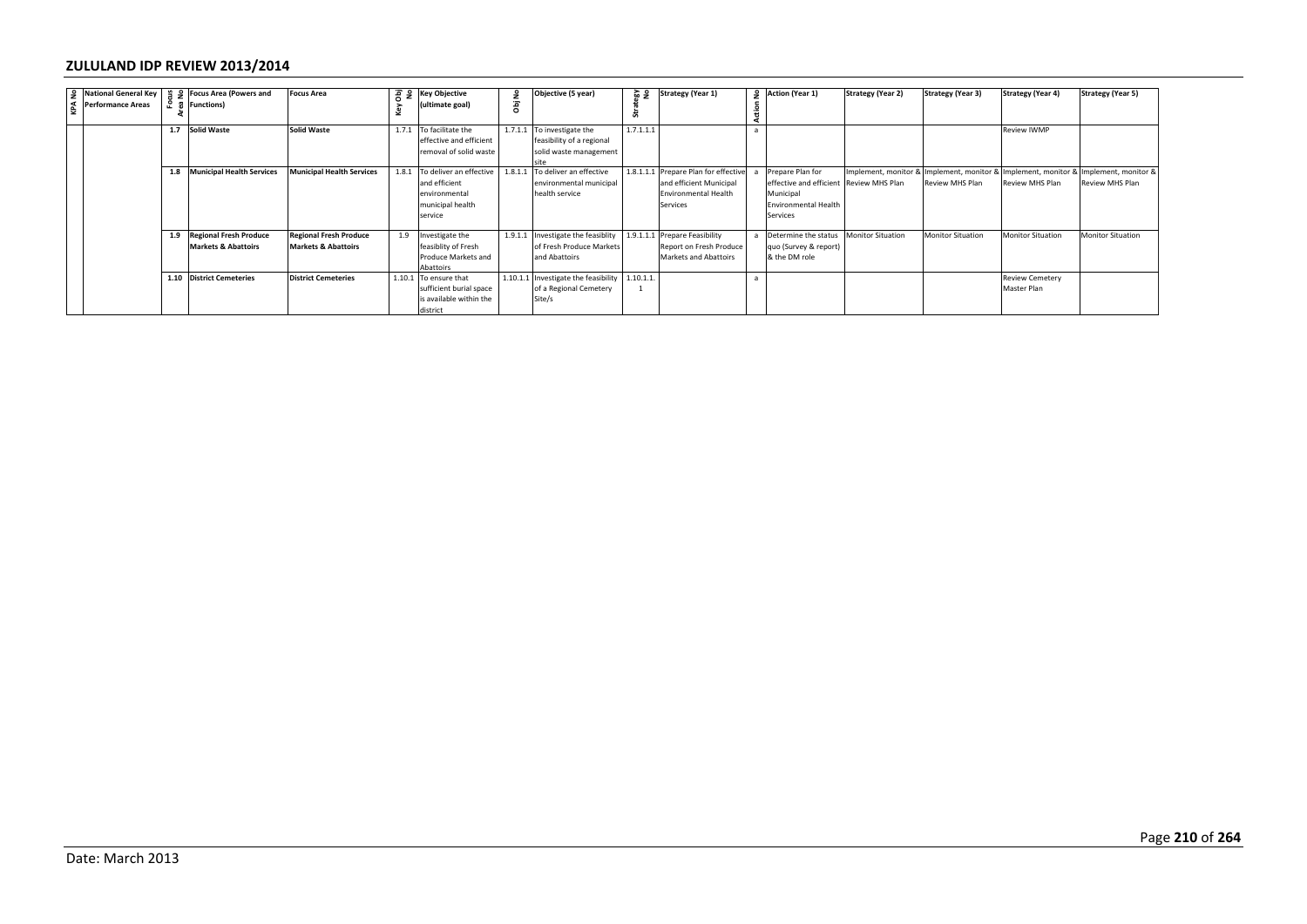| <b>2</b> National General Key                                                                | $\begin{array}{cc} 2 & 2 \\ 0 & 2 \\ 0 & 0 \end{array}$ Focus Area (Powers and | <b>Focus Area</b>       | es<br>o | <b>Key Objective</b>        | ۽ | Objective (5 year)                             | 음 5일  | <b>Strategy (Year 1)</b>                                  |                | 2 Action (Year 1)                      | <b>Strategy (Year 2)</b>               | Strategy (Year 3)                      | <b>Strategy (Year 4)</b>              | <b>Strategy (Year 5)</b>              |
|----------------------------------------------------------------------------------------------|--------------------------------------------------------------------------------|-------------------------|---------|-----------------------------|---|------------------------------------------------|-------|-----------------------------------------------------------|----------------|----------------------------------------|----------------------------------------|----------------------------------------|---------------------------------------|---------------------------------------|
| $\left  \begin{array}{c} \overline{a} \\ \overline{b} \end{array} \right $ Performance Areas |                                                                                |                         | ζēγ     | (ultimate goal)             | ā |                                                | Strai |                                                           | Action         |                                        |                                        |                                        |                                       |                                       |
| 2 Social and Economic                                                                        | 2.1 District Tourism                                                           | <b>District Tourism</b> |         | 2.1.2 To promote tourism in |   | 2.1.2.1 To create effective                    |       | 2.1.2.1.1 Regulary review Tourism                         | $\mathsf{a}$   | Review ZDM tourism                     | Regulary review                        | Regulary review                        | Regulary review                       | Regulary review                       |
| <b>Development</b>                                                                           |                                                                                |                         |         | he District                 |   | Tourism structures and                         |       | section resources                                         |                | section (allocate                      | Tourism section                        | Tourism section                        | Tourism section                       | Tourism section                       |
|                                                                                              |                                                                                |                         |         |                             |   | have effective                                 |       |                                                           |                | resources)                             | resources                              | resources                              | resources                             | resources                             |
|                                                                                              |                                                                                |                         |         |                             |   | institutional<br>arrangements in place.        |       | 2.1.2.1.2 Revive Tourism Forum                            | $\overline{a}$ | Review ZDM tourism                     | Regular ZTF meetings                   | Regular ZTF meetings                   | Regular ZTF meetings                  | Regular ZTF meetings                  |
|                                                                                              |                                                                                |                         |         |                             |   |                                                |       |                                                           |                | structures and have                    |                                        |                                        |                                       |                                       |
|                                                                                              |                                                                                |                         |         |                             |   |                                                |       |                                                           |                | scheduled meetings.                    |                                        |                                        |                                       |                                       |
|                                                                                              |                                                                                |                         |         |                             |   |                                                |       |                                                           |                |                                        |                                        |                                        |                                       |                                       |
|                                                                                              |                                                                                |                         |         |                             |   |                                                |       | 2.1.2.1.3 Strengthen TKZN linkages                        | a              | Liaze with TKZN on<br>ongoing basis    | Liaze with TKZN on<br>ongoing basis    | Liaze with TKZN on<br>ongoing basis    | Liaze with TKZN on<br>ongoing basis   | Liaze with TKZN on<br>ngoing basis    |
|                                                                                              |                                                                                |                         |         |                             |   |                                                |       | 2.1.2.1.4 Review/update Tourism                           | a              | Annual workhshop to                    | Annual workhshop to                    | Annual workhshop to                    | Annual workhshop to                   | Annual workhshop to                   |
|                                                                                              |                                                                                |                         |         |                             |   |                                                |       | Sector Plan                                               |                | update Tourism                         | update Tourism                         | update Tourism                         | update Tourism                        | update Tourism                        |
|                                                                                              |                                                                                |                         |         |                             |   |                                                |       |                                                           |                | Sector Plan                            | Sector Plan                            | Sector Plan                            | Sector Plan                           | Sector Plan                           |
|                                                                                              |                                                                                |                         |         |                             |   |                                                |       | 2.1.2.1.5 To update/maintain the                          | $\overline{a}$ | Capture new                            | Capture new                            | Capture new                            | Capture new                           | Capture new                           |
|                                                                                              |                                                                                |                         |         |                             |   |                                                |       | Zululand Tourism<br>Database                              |                | developments and                       | developments and                       | developments and                       | developments and                      | developments and                      |
|                                                                                              |                                                                                |                         |         |                             |   |                                                |       |                                                           |                | delete closed down<br>ones             | delete closed down<br>ones             | delete closed down<br>ones             | delete closed down<br>nes             | delete closed down<br>nes             |
|                                                                                              |                                                                                |                         |         |                             |   | 2.1.2.2 To ensure tourists/                    |       | 2.1.2.2.1 To update/implement                             |                | a Identify needs and do                | Identify needs and do                  | Identify needs and do                  | Identify needs and do                 | Identify needs and do                 |
|                                                                                              |                                                                                |                         |         |                             |   | potential tourists are<br>aware of our product |       | themes/packages<br>website upgrading                      |                | presentations to<br>roleplayers and    | presentations to<br>roleplayers and    | presentations to<br>oleplayers and     | resentations to<br>roleplayers and    | presentations to<br>roleplayers and   |
|                                                                                              |                                                                                |                         |         |                             |   |                                                |       | brochure distribution                                     |                | implement strategy                     | implement strategy                     | implement strategy                     | mplement strategy                     | mplement strategy                     |
|                                                                                              |                                                                                |                         |         |                             |   |                                                |       |                                                           |                |                                        |                                        |                                        |                                       |                                       |
|                                                                                              |                                                                                |                         |         |                             |   |                                                |       | 2.1.2.2.2 To train and build                              |                | b To create awareness                  | To create awareness                    | To create awareness                    | To create awareness                   | To create awareness                   |
|                                                                                              |                                                                                |                         |         |                             |   |                                                |       | capacity                                                  |                | and to buid capacity                   | and to buid capacity                   | and to buid capacity                   | and to buid capacity                  | and to buid capacity                  |
|                                                                                              |                                                                                |                         |         |                             |   |                                                |       |                                                           |                | on tourism in:<br>local<br>communities | on tourism in:<br>local<br>communities | on tourism in:<br>local<br>communities | on tourism in:<br>loca<br>communities | on tourism in:<br>local<br>ommunities |
|                                                                                              |                                                                                |                         |         |                             |   |                                                |       |                                                           |                | business sector                        | business sector                        | business sector                        | business sector                       | business sector                       |
|                                                                                              |                                                                                |                         |         |                             |   |                                                |       |                                                           |                | schools, and                           | schools, and                           | schools, and                           | schools, and                          | schools, and                          |
|                                                                                              |                                                                                |                         |         |                             |   |                                                |       |                                                           |                | councillors                            | councillors                            | councillors                            | councillors                           | councillors                           |
|                                                                                              |                                                                                |                         |         |                             |   | 2.1.2.3 To make Zululand the                   |       | 2.1.2.3.1 Regularly update the                            |                | ZTF to meet annually                   | ZTF to meet annually                   | ZTF to meet annually                   | ZTF to meet annually                  | ZTF to meet annually                  |
|                                                                                              |                                                                                |                         |         |                             |   | favourite tourism<br>destination               |       | Zululand Tourism Sector<br>Plan                           |                | o update plan and<br>ictions           | to update plan and<br>actions          | to update plan and<br>actions          | o update plan and<br>actions          | o update plan and<br>actions          |
|                                                                                              |                                                                                |                         |         |                             |   | 2.1.2.4 Safety and Signage                     |       | 2.1.2.4.1 Identify needs and                              | $\overline{a}$ | Identify needs and                     | Identify needs and                     | dentify needs and                      | Identify needs and                    | dentify needs and                     |
|                                                                                              |                                                                                |                         |         |                             |   |                                                |       | implement                                                 |                | mplement on annual<br>asis             | mplement on annual<br>asis             | mplement on annual<br>iasis            | nplement on annual<br>asis            | nplement on annual<br>asis            |
|                                                                                              |                                                                                |                         |         |                             |   | 2.1.2.5 Tourism Routes                         |       | 2.1.2.5.1 Develop/improve the<br>following tourism routes |                | Regular meetings,<br>workshops and     | Regular meetings,<br>workshops and     | Regular meetings,<br>workshops and     | Regular meetings,<br>workshops and    | Regular meetings,<br>workshops and    |
|                                                                                              |                                                                                |                         |         |                             |   |                                                |       | Battlefields Route ZBR                                    |                | actions                                | actions                                | actions                                | actions                               | actions                               |
|                                                                                              |                                                                                |                         |         |                             |   |                                                |       | (Birding Route) Route 66                                  |                |                                        |                                        |                                        |                                       |                                       |
|                                                                                              |                                                                                |                         |         |                             |   |                                                |       |                                                           |                |                                        |                                        |                                        |                                       |                                       |
|                                                                                              |                                                                                |                         |         |                             |   |                                                |       |                                                           |                |                                        |                                        |                                        |                                       |                                       |
|                                                                                              |                                                                                |                         |         |                             |   |                                                |       |                                                           |                |                                        |                                        |                                        |                                       |                                       |
|                                                                                              |                                                                                |                         |         |                             |   |                                                |       |                                                           |                |                                        |                                        |                                        |                                       |                                       |
|                                                                                              |                                                                                |                         |         |                             |   |                                                |       |                                                           |                |                                        |                                        |                                        |                                       |                                       |
|                                                                                              |                                                                                |                         |         |                             |   |                                                |       |                                                           |                |                                        |                                        |                                        |                                       |                                       |
|                                                                                              |                                                                                |                         |         |                             |   |                                                |       |                                                           |                |                                        |                                        |                                        |                                       |                                       |
|                                                                                              |                                                                                |                         |         |                             |   |                                                |       |                                                           |                |                                        |                                        |                                        |                                       |                                       |
|                                                                                              |                                                                                |                         |         |                             |   |                                                |       |                                                           |                |                                        |                                        |                                        |                                       |                                       |
|                                                                                              |                                                                                |                         |         |                             |   |                                                |       |                                                           |                |                                        |                                        |                                        |                                       |                                       |
|                                                                                              |                                                                                |                         |         |                             |   |                                                |       |                                                           |                |                                        |                                        |                                        |                                       |                                       |
|                                                                                              |                                                                                |                         |         |                             |   |                                                |       |                                                           |                |                                        |                                        |                                        |                                       |                                       |
|                                                                                              |                                                                                |                         |         |                             |   |                                                |       |                                                           |                |                                        |                                        |                                        |                                       |                                       |
|                                                                                              |                                                                                |                         |         |                             |   |                                                |       |                                                           |                |                                        |                                        |                                        |                                       |                                       |
|                                                                                              |                                                                                |                         |         |                             |   |                                                |       |                                                           |                |                                        |                                        |                                        |                                       | Pag                                   |
| Date: March 2013                                                                             |                                                                                |                         |         |                             |   |                                                |       |                                                           |                |                                        |                                        |                                        |                                       |                                       |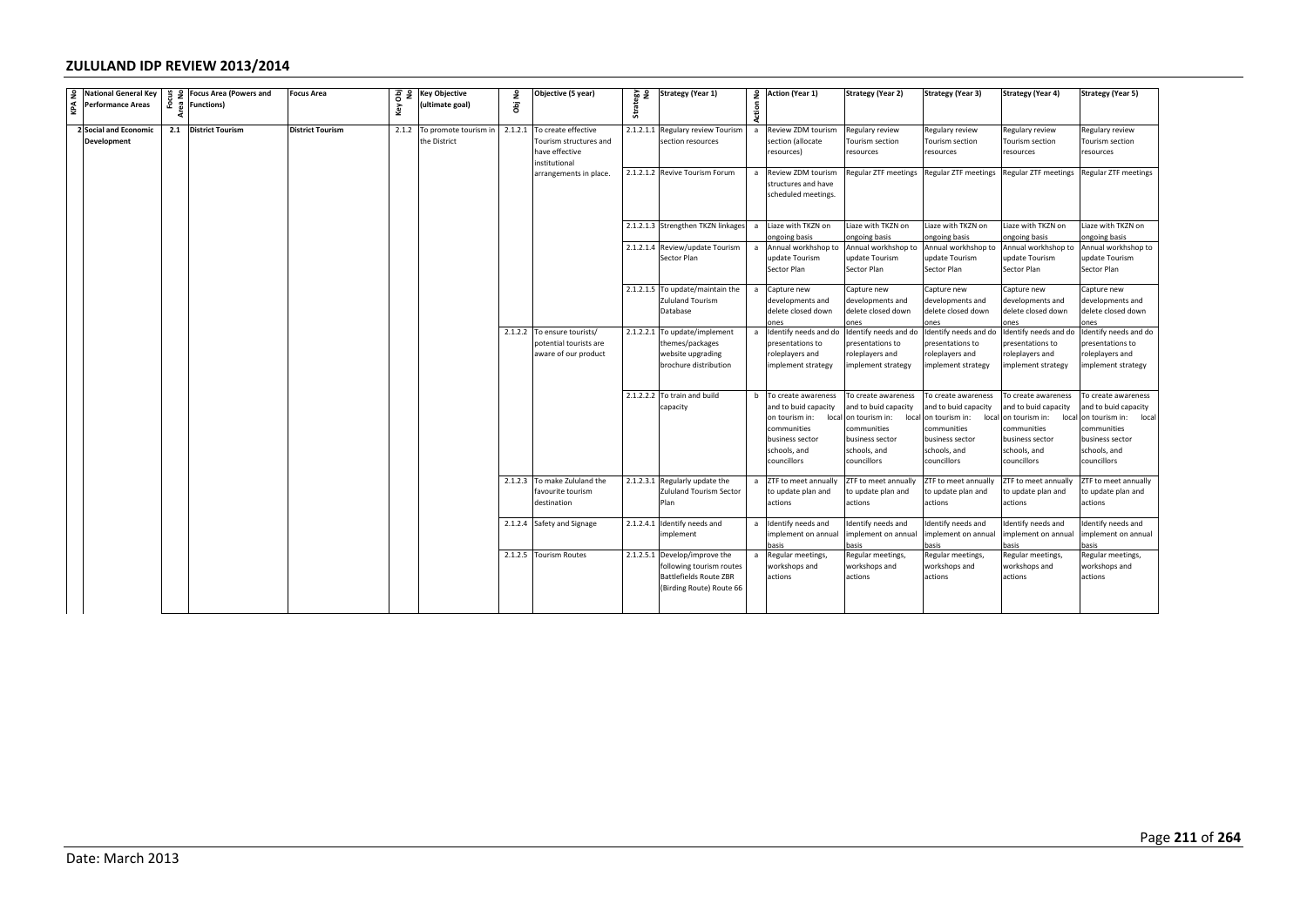|               | <b>National General Key</b>                      |                            | <b>Focus Area (Powers and</b>                      | <b>Focus Area</b>                         | $\frac{1}{6}$ $\frac{1}{2}$ | <b>Key Objective</b>                                                                  | å                       | Objective (5 year)                                                                                  | 음 돌               | Strategy (Year 1)                                                                            |                | 2 Action (Year 1)                                                        | <b>Strategy (Year 2)</b>                                                             | <b>Strategy (Year 3)</b>                                                           | <b>Strategy (Year 4)</b>                                                                        | <b>Strategy (Year 5)</b>                                                            |
|---------------|--------------------------------------------------|----------------------------|----------------------------------------------------|-------------------------------------------|-----------------------------|---------------------------------------------------------------------------------------|-------------------------|-----------------------------------------------------------------------------------------------------|-------------------|----------------------------------------------------------------------------------------------|----------------|--------------------------------------------------------------------------|--------------------------------------------------------------------------------------|------------------------------------------------------------------------------------|-------------------------------------------------------------------------------------------------|-------------------------------------------------------------------------------------|
| KPA No        | Performance Areas                                | Focus<br>ea No<br>rea<br>ā | <b>Functions)</b>                                  |                                           | Key                         | (ultimate goal)                                                                       | ā                       |                                                                                                     | Strat             |                                                                                              | Action         |                                                                          |                                                                                      |                                                                                    |                                                                                                 |                                                                                     |
|               | 2 Social and Economic<br>Development             | $2.2$ LED                  |                                                    | LED                                       | 2.2.1                       | To improve the<br>economy of the<br>district, through the<br>creation of job          |                         | 2.2.1.1 To effectively contribute<br>& co-ordinate LED in the<br>District                           |                   | 2.2.1.1.1 Review LED Plan                                                                    |                | a Implement LED plan                                                     | LED Plan                                                                             | LED Plan                                                                           | Monitor & Review the Monitor & Review the Monitor & Review the Monitor & Review the<br>LED Plan | LED Plan                                                                            |
|               |                                                  |                            |                                                    |                                           |                             | opportunities and<br>additional economic<br>activities                                |                         | 2.2.1.2 To create LED awareness<br>n the District                                                   |                   | 2.2.1.2.1 Sensitize the community<br>about LED                                               |                | a Awareness campaigns Building awareness                                 |                                                                                      | <b>Building awareness</b>                                                          | <b>Building awareness</b>                                                                       | <b>Building awareness</b>                                                           |
|               |                                                  |                            |                                                    |                                           |                             |                                                                                       |                         | 2.2.1.3 To apply for funding for<br>ED.                                                             |                   | 2.2.1.3.1 Prioritization of projects                                                         |                | a Business plans<br>produced & submitted                                 | Prioritization of<br>projects                                                        | Prioritization of<br>projects                                                      | Prioritization of<br>projects                                                                   | Prioritization of<br>projects                                                       |
|               |                                                  |                            | 2.3 HIV/AIDS                                       | HIV/AIDS                                  | 2.3.1                       | To reduce the impact<br>of HIV/AIDS                                                   |                         | 2.3.1.1 To create HIV/AIDS<br>awareness and education                                               |                   | 2.3.1.1.1 Review HIV/Aids Plan                                                               | $\overline{a}$ | Implement & Monitor Review HIV/Aids Plan                                 |                                                                                      | Review HIV/Aids Plan                                                               | Review HIV/Aids Plan                                                                            | Review HIV/Aids Plan                                                                |
|               |                                                  |                            | 2.4 Youth And Gender                               | Youth And Gender                          |                             | 2.4.1 To develop and<br>empower Youth,<br>Gender and people<br>living with Disability |                         | 2.4.1.1 To strategically plan<br>development and<br>empowerment initiatives<br>for youth and gender |                   | 2.4.1.1.1 Regular review the<br>Youth, Gender and<br>People living with<br>Disabilities Plan | $\overline{a}$ | Implement & Monitor Regular reiview the                                  | Plan                                                                                 | Regular reiview the<br>Plan                                                        | Regular reiview the<br>Plan                                                                     | Regular reiview the<br>Plan                                                         |
|               |                                                  |                            | 2.5 Community Development                          | <b>Community Development</b>              |                             | 2.5.1 The social upliftment<br>of the communities in<br>ZDM                           |                         | 2.5.1.1 To reduce poverty by<br>implementing Community<br>Development Projects                      | 2.5.1.1.1         | To investigate new &<br>review existing social<br>upliftment programs                        | a              | Regular review &<br>mplement social<br>upliftment programs               |                                                                                      |                                                                                    |                                                                                                 |                                                                                     |
|               |                                                  |                            |                                                    |                                           |                             |                                                                                       |                         |                                                                                                     |                   |                                                                                              |                |                                                                          |                                                                                      |                                                                                    |                                                                                                 |                                                                                     |
| <b>KPA No</b> | <b>National General Key</b><br>Performance Areas | Focus<br>aa No<br>æ,       | <b>Focus Area (Powers and</b><br><b>Functions)</b> | <b>Focus Area</b>                         | Key Obj<br>No               | <b>Key Objective</b><br>ultimate goal)                                                | å<br>$\overline{\bf g}$ | Objective (5 year)                                                                                  | on<br>Kâa<br>Stra | <b>Strategy (Year 1)</b>                                                                     | å<br>Action    | Action (Year 1)                                                          | <b>Strategy (Year 2)</b>                                                             | <b>Strategy (Year 3)</b>                                                           | <b>Strategy (Year 4)</b>                                                                        | <b>Strategy (Year 5)</b>                                                            |
|               | Institutional<br><b>Transformation</b>           |                            | 3.1 Employment Equity                              | <b>Employment Equity</b>                  | 3.1.1                       | To transform the<br>organisation to comply<br>with the Employment<br>Equity Act       | 3.1.1.1                 | To comply with<br><b>Employment Equity</b><br>egislation                                            |                   | 3.1.1.1.1 To implement budgeted<br>activities in the<br><b>Employment Equity Plan</b>        | $\overline{a}$ | Prioritise activities for To implement<br>mplementation                  | udgeted activities in<br>the Employment<br><b>Equity Plan</b>                        | To implement<br>budgeted activities in<br>the Employment<br><b>Equity Plan</b>     | To implement<br>budgeted activities in<br>the Employment<br><b>Equity Plan</b>                  | To implement<br>budgeted activities i<br>the Employment<br>Equity Plan              |
|               |                                                  |                            | 3.2 Skills development &<br>capacity building      | Skills development &<br>capacity building | 3.2.1                       | To develop capacity in<br>the organisation for<br>effective service<br>delivery       | 3.2.1.1                 | To comply with Skills<br>Development Legislation                                                    |                   | 3.2.1.1.1 Review Workplace Skills<br>Plan                                                    | a              | To source funding to<br>eview and implemen<br>a Workplace Skills<br>Plan | To implement<br>budgeted activities as<br>identified in the<br>Workplace Skills Plan | o implement<br>budgeted activities as<br>dentified in the<br>Workplace Skills Plan | To implement<br>budgeted activities as<br>identified in the<br>Workplace Skills Plan            | To implement<br>budgeted activities a<br>identified in the<br>Workplace Skills Plar |
|               |                                                  |                            |                                                    |                                           |                             |                                                                                       |                         |                                                                                                     |                   |                                                                                              |                |                                                                          |                                                                                      |                                                                                    |                                                                                                 |                                                                                     |
|               |                                                  |                            |                                                    |                                           |                             |                                                                                       |                         |                                                                                                     |                   |                                                                                              |                |                                                                          |                                                                                      |                                                                                    |                                                                                                 | Pag                                                                                 |
|               | Date: March 2013                                 |                            |                                                    |                                           |                             |                                                                                       |                         |                                                                                                     |                   |                                                                                              |                |                                                                          |                                                                                      |                                                                                    |                                                                                                 |                                                                                     |

| 9 National General Key   |     | Ⅰ 当 9 Focus Area (Powers and | <b>Focus Area</b>        | $\overline{a}$ $\overline{b}$ $\overline{c}$ Key Objective | Objective (5 year)       | 을 몇 | <b>Strategy (Year 1)</b>          | 9 Action (Year 1)                      | <b>Strategy (Year 2)</b>                      | <b>Strategy (Year 3)</b> | <b>Strategy (Year 4)</b>                                                                                         | <b>Strategy (Year 5)</b> |
|--------------------------|-----|------------------------------|--------------------------|------------------------------------------------------------|--------------------------|-----|-----------------------------------|----------------------------------------|-----------------------------------------------|--------------------------|------------------------------------------------------------------------------------------------------------------|--------------------------|
| <b>Performance Areas</b> |     | <sup>景</sup> Functions)      |                          | ultimate goal)                                             |                          |     |                                   |                                        |                                               |                          |                                                                                                                  |                          |
|                          |     |                              |                          |                                                            |                          |     |                                   |                                        |                                               |                          |                                                                                                                  |                          |
| Institutional            |     | <b>Employment Equity</b>     | <b>Employment Equity</b> | 3.1.1 To transform the                                     | 3.1.1.1 To comply with   |     | 3.1.1.1.1 To implement budgeted   | Prioritise activities for To implement |                                               | To implement             | To implement                                                                                                     | To implement             |
| Transformation           |     |                              |                          | organisation to comply                                     | <b>Employment Equity</b> |     | activities in the                 | implementation                         | budgeted activities in budgeted activities in |                          | budgeted activities in                                                                                           | budgeted activities in   |
|                          |     |                              |                          | with the Employment                                        | Legislation              |     | <b>Employment Equity Plan</b>     |                                        | the Employment                                | the Employment           | the Employment                                                                                                   | the Employment           |
|                          |     |                              |                          | <b>Equity Act</b>                                          |                          |     |                                   |                                        | Equity Plan                                   | Equity Plan              | Equity Plan                                                                                                      | <b>Equity Plan</b>       |
|                          |     |                              |                          |                                                            |                          |     |                                   |                                        |                                               |                          |                                                                                                                  |                          |
|                          | 3.2 | Skills development &         | Skills development &     | 3.2.1 To develop capacity in 3.2.1.1 To comply with Skills |                          |     | 3.2.1.1.1 Review Workplace Skills | To source funding to To implement      |                                               | To implement             | To implement                                                                                                     | To implement             |
|                          |     | capacity building            | capacity building        | the organisation for                                       | Development Legislation  |     | Plan                              |                                        |                                               |                          | review and implement budgeted activities as budgeted activities as budgeted activities as budgeted activities as |                          |
|                          |     |                              |                          | effective service                                          |                          |     |                                   | la Workplace Skills                    | identified in the                             | identified in the        | identified in the                                                                                                | identified in the        |
|                          |     |                              |                          | delivery                                                   |                          |     |                                   | Plan                                   |                                               |                          | Workplace Skills Plan Workplace Skills Plan Workplace Skills Plan Workplace Skills Plan                          |                          |
|                          |     |                              |                          |                                                            |                          |     |                                   |                                        |                                               |                          |                                                                                                                  |                          |
|                          |     |                              |                          |                                                            |                          |     |                                   |                                        |                                               |                          |                                                                                                                  |                          |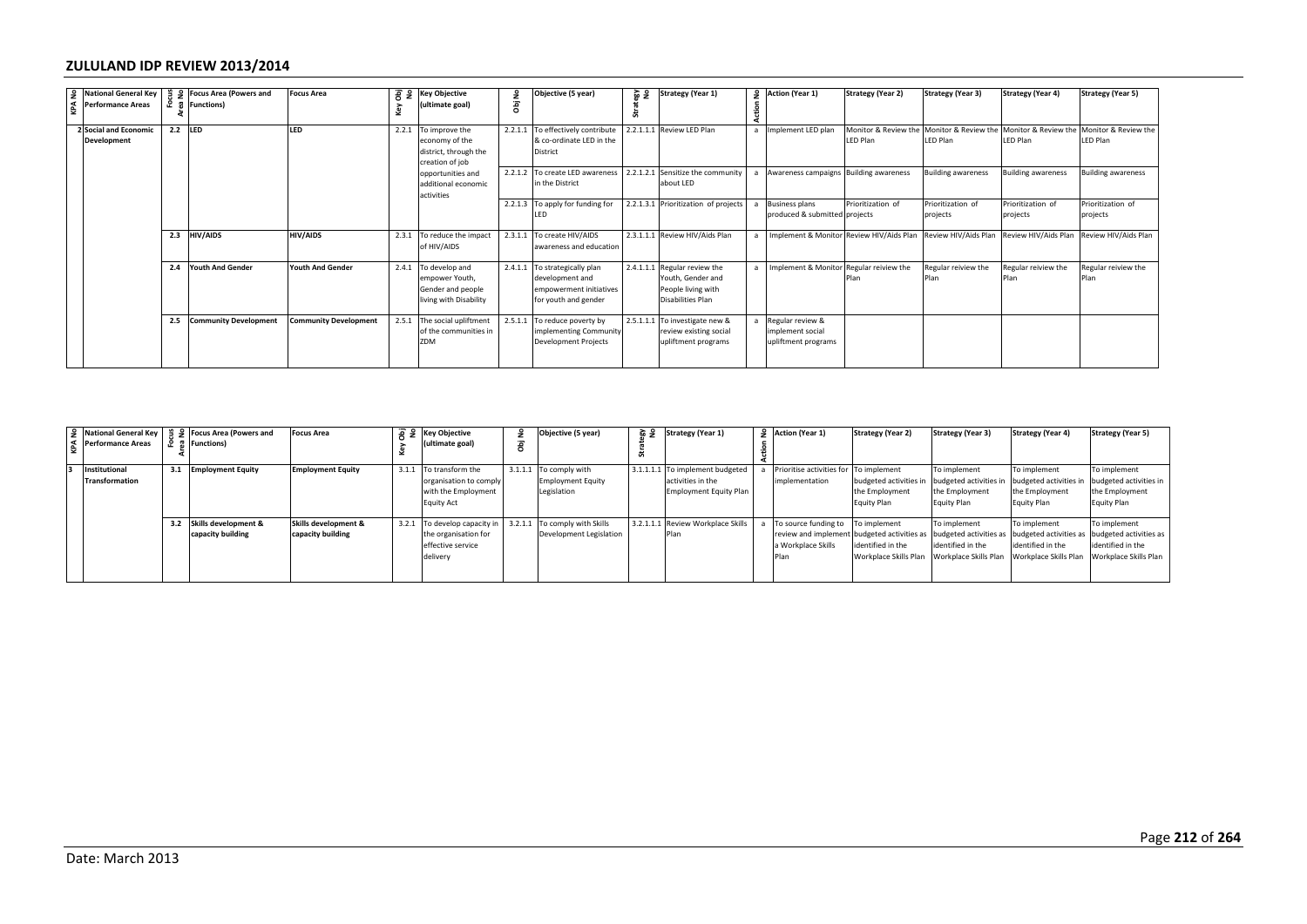|                                                         |      |                                   | <b>Focus Area</b>                    | es<br>S | <b>Key Objective</b>                   |        | Objective (5 year)                                                                                            | 일 원       | <b>Strategy (Year 1)</b>                                                                                                                                  |                     | 2 Action (Year 1)                                                                                 | <b>Strategy (Year 2)</b>                                                                                                                  | <b>Strategy (Year 3)</b>                                                                                                                    | <b>Strategy (Year 4)</b>                                                                                                                    | Strategy (Year 5)                                                                                                                          |
|---------------------------------------------------------|------|-----------------------------------|--------------------------------------|---------|----------------------------------------|--------|---------------------------------------------------------------------------------------------------------------|-----------|-----------------------------------------------------------------------------------------------------------------------------------------------------------|---------------------|---------------------------------------------------------------------------------------------------|-------------------------------------------------------------------------------------------------------------------------------------------|---------------------------------------------------------------------------------------------------------------------------------------------|---------------------------------------------------------------------------------------------------------------------------------------------|--------------------------------------------------------------------------------------------------------------------------------------------|
| $\frac{9}{5}$ National General Key<br>Performance Areas | Area |                                   |                                      | Key     | (ultimate goal)                        | Obj No |                                                                                                               | Strat     |                                                                                                                                                           | Action              |                                                                                                   |                                                                                                                                           |                                                                                                                                             |                                                                                                                                             |                                                                                                                                            |
| Financial<br>Management                                 |      | 4.1 Sound Financial<br>Management | <b>Sound Financial</b><br>Management | 4.1.1   | To promote good<br>financial practices |        | 4.1.1.1 To improve revenue<br>collection<br>4.1.1.2 To produce accurate                                       | 4.1.1.1.1 | Implement current credit<br>control and debt<br>collection policy and<br>bylaws & Review same<br>policy and bylaws<br>4.1.1.2.1 Prepare a schedule of all | a<br>$\overline{a}$ | <b>Identify long</b><br>outstanding<br>onsumers and apply<br>estrictions<br>Reconcile accounts on | Implement current<br>redit control and<br>debt collection policy<br>and bylaws & Review<br>same policy and<br>vlaws<br>Review schedule of | Implement current<br>credit control and<br>debt collection policy<br>and bylaws & Review<br>same policy and<br>oylaws<br>Review schedule of | Implement current<br>credit control and<br>debt collection policy<br>and bylaws & Review<br>same policy and<br>bylaws<br>Review schedule of | Implement current<br>credit control and<br>debt collection policy<br>and bylaws & Review<br>same policy and<br>vlaws<br>Review schedule of |
|                                                         |      |                                   |                                      |         |                                        |        | statements                                                                                                    |           | reconciliations to be<br>performed                                                                                                                        |                     | a monthly basis                                                                                   | reconciliatins and<br>monitor performance<br>of existing<br>reconciliations                                                               | reconciliatins and<br>monitor performance<br>of existing<br>reconciliations                                                                 | reconciliatins and<br>monitor performance<br>of existing<br>reconciliations                                                                 | reconciliatins and<br>nonitor performance<br>of existing<br>reconciliations                                                                |
|                                                         |      |                                   |                                      |         |                                        |        | 4.1.1.3 To process payments in<br>time                                                                        | 4.1.1.3.1 | Develop an invoice<br>tracking system                                                                                                                     | $\mathsf{a}$        | Monitor payment of<br>nvoices on a monthly<br>basis                                               | Pay creditors in<br>accordance with the<br><b>Tacking system</b><br>deadlines                                                             | Pay creditors in<br>accordance with the<br>Tacking system<br>deadlines                                                                      | Pay creditors in<br>accordance with the<br>Tacking system<br>deadlines                                                                      | Pay creditors in<br>accordance with the<br>Tacking system<br>leadlines                                                                     |
|                                                         |      |                                   |                                      |         |                                        |        | 4.1.1.4 To complete and submit<br>accurate annual financial<br>statements within the<br>specified time period | 4.1.1.4.1 | Prepare a time schedule<br>of all reconciliations to<br>be performed to prepare<br>AFS timely (in<br>compliance with MFMA)                                |                     | Prepare accurate<br>monthly management<br>accounts                                                | mplement the AFS<br>preparation time<br>schedule                                                                                          | Implement the AFS<br>preparation time<br>schedule                                                                                           | Implement the AFS<br>preparation time<br>schedule                                                                                           | mplement the AFS<br>preparation time<br>schedule                                                                                           |
|                                                         |      |                                   |                                      |         |                                        |        | 4.1.1.5 To complete a budget<br>within the specified time<br>period                                           |           | 4.1.1.5.1 Develop a budget time<br>table in line with the IDP<br>Process Plan                                                                             |                     | he budget time table                                                                              | he budget time table                                                                                                                      |                                                                                                                                             | a Adhere to set dates on Implement and review Implement and review Implement and review<br>the budget time table the budget time table      | Implement and review<br>he budget time table                                                                                               |
|                                                         |      |                                   |                                      |         |                                        |        | 4.1.1.6 To have an effective<br><b>Auditing Function</b>                                                      |           | 4.1.1.6.1 Develop an internal Audit<br>nlan                                                                                                               | a                   | Implement the<br>Internal Audit Plan                                                              | Develop an internal<br>Audit plan                                                                                                         | Develop an internal<br>Audit plan                                                                                                           | Develop an internal<br>Audit plan                                                                                                           | Develop an internal<br>Audit plan                                                                                                          |
|                                                         |      |                                   |                                      |         |                                        |        |                                                                                                               |           | 4.1.1.6.2 Develop a risk register                                                                                                                         | $\mathsf{a}$        | Clear items identified<br>in the risk register                                                    |                                                                                                                                           |                                                                                                                                             | Develop a risk register Develop a risk register Develop a risk register                                                                     | Develop a risk register                                                                                                                    |
|                                                         |      |                                   |                                      |         |                                        |        |                                                                                                               | 4.1.1.6.3 | Ensure effective Audit<br>Committee function                                                                                                              |                     | Monitor performance<br>of Audit Committee                                                         |                                                                                                                                           |                                                                                                                                             |                                                                                                                                             |                                                                                                                                            |
|                                                         |      |                                   |                                      |         |                                        |        | 4.1.1.7 To develop a Financial<br>Plan (i.e. Budget Process<br>and Time Table)                                | 4.1.1.7   | Review and implement<br>the current Financial Plan                                                                                                        | $\overline{a}$      | Allocate budget<br>according to IDP<br>priorities                                                 | Review and<br>implement the current<br>Financial Plan                                                                                     | Review and<br>implement the current<br>Financial Plan                                                                                       | Review and<br>implement the current<br>Financial Plan                                                                                       | Review and<br>implement the current<br>Financial Plan                                                                                      |
|                                                         |      |                                   |                                      |         |                                        |        |                                                                                                               |           |                                                                                                                                                           |                     |                                                                                                   |                                                                                                                                           |                                                                                                                                             |                                                                                                                                             |                                                                                                                                            |
|                                                         |      |                                   |                                      |         |                                        |        |                                                                                                               |           |                                                                                                                                                           |                     |                                                                                                   |                                                                                                                                           |                                                                                                                                             |                                                                                                                                             |                                                                                                                                            |
|                                                         |      |                                   |                                      |         |                                        |        |                                                                                                               |           |                                                                                                                                                           |                     |                                                                                                   |                                                                                                                                           |                                                                                                                                             |                                                                                                                                             | Page                                                                                                                                       |
| Date: March 2013                                        |      |                                   |                                      |         |                                        |        |                                                                                                               |           |                                                                                                                                                           |                     |                                                                                                   |                                                                                                                                           |                                                                                                                                             |                                                                                                                                             |                                                                                                                                            |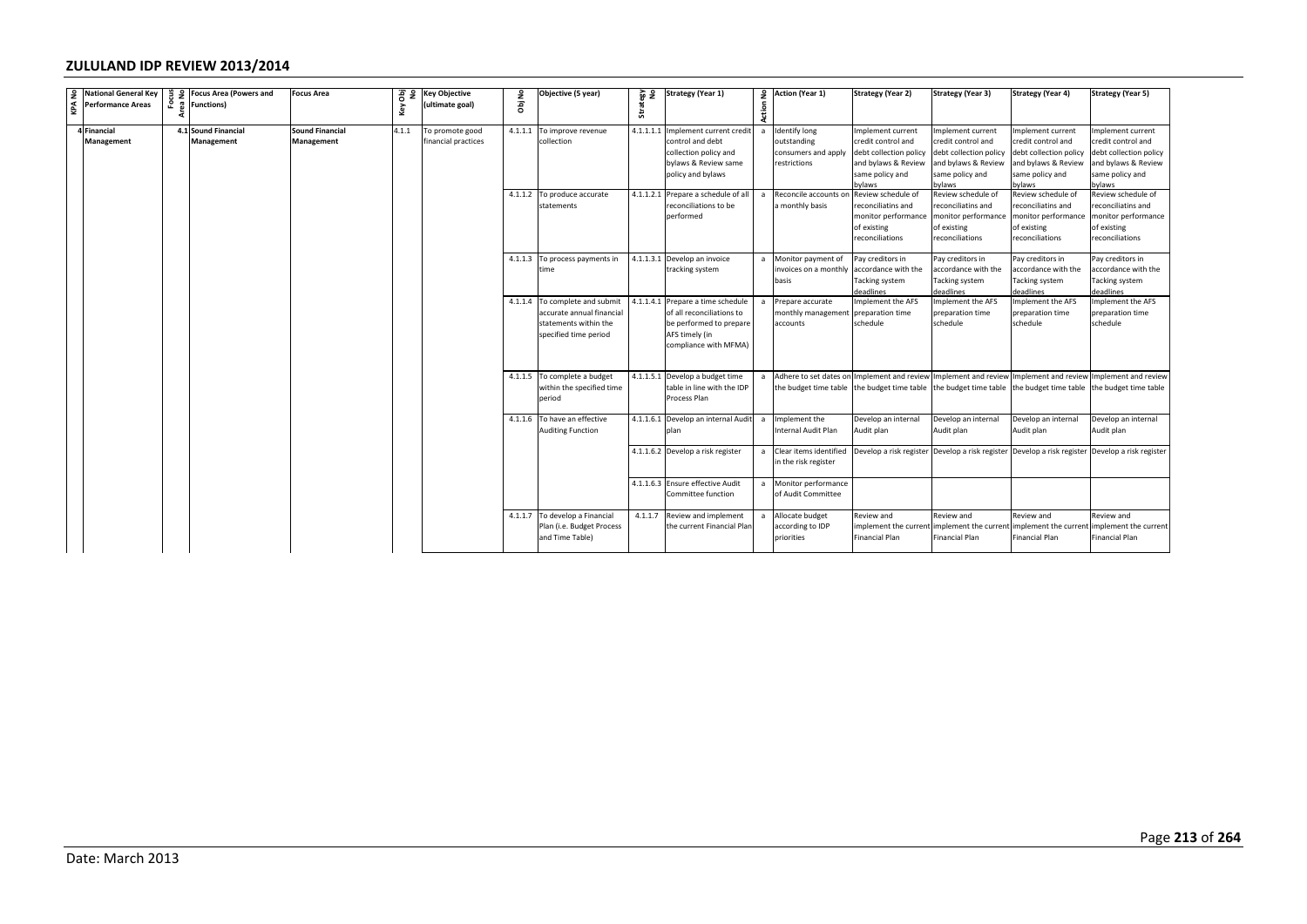|     | $\begin{tabular}{ c c } \hline $\circ$ & National General Key \\ $\leq$ & Performance Areas \\ $\simeq$ & \end{tabular}$ |          | $\frac{3}{2}$ $\frac{2}{8}$ Focus Area (Powers and<br>$\frac{3}{8}$ $\frac{2}{8}$ Functions) | <b>Focus Area</b>                                                       | a<br>Pa         | <b>Key Objective</b>                                                   | opi No | Objective (5 year)                                                                   | os<br>Vãa              | <b>Strategy (Year 1)</b>                                                                                     |                |                                                                                                             | <b>Strategy (Year 2)</b>                                                                        | <b>Strategy (Year 3)</b>                                                                          | <b>Strategy (Year 4)</b>                                                                                                           | <b>Strategy (Year 5)</b>                                                                                     |
|-----|--------------------------------------------------------------------------------------------------------------------------|----------|----------------------------------------------------------------------------------------------|-------------------------------------------------------------------------|-----------------|------------------------------------------------------------------------|--------|--------------------------------------------------------------------------------------|------------------------|--------------------------------------------------------------------------------------------------------------|----------------|-------------------------------------------------------------------------------------------------------------|-------------------------------------------------------------------------------------------------|---------------------------------------------------------------------------------------------------|------------------------------------------------------------------------------------------------------------------------------------|--------------------------------------------------------------------------------------------------------------|
|     |                                                                                                                          | ea       |                                                                                              |                                                                         | ζēγ             | (ultimate goal)                                                        |        |                                                                                      | Strat                  |                                                                                                              |                | $\frac{2}{\frac{5}{2}}$ Action (Year 1)                                                                     |                                                                                                 |                                                                                                   |                                                                                                                                    |                                                                                                              |
|     | 4 Financial<br>Management                                                                                                |          |                                                                                              |                                                                         | 4.1.2           | To be a financially<br>viable municipality                             |        | 4.1.2.1 To increase the cost<br>coverage ratio                                       | 4.1.2.1.1              | Review and implement<br>the investment policy                                                                | $\overline{a}$ | Identify surplus cash,<br>which is not<br>mmediately<br>required, for<br><b>nvestment</b>                   | Review and<br>implement the<br>investment policy                                                | Review and<br>mplement the<br>investment policy                                                   | Review and<br>mplement the<br>investment policy                                                                                    | Review and<br>mplement the<br>nvestment policy                                                               |
|     |                                                                                                                          |          |                                                                                              |                                                                         |                 |                                                                        |        |                                                                                      | 4.1.2.1.2              | Implement the SCM<br>policy to obtain cost<br>effective methods of<br>educing fixed operating<br>expenditure | $\overline{a}$ | Identify cost effective<br>nechanisms for the<br>reduction of fixed<br>operating expenditure reducing fixed | Implement the SCM<br>policy to obtain cost<br>effective methods of<br>operating expenditure     | mplement the SCM<br>policy to obtain cost<br>effective methods of<br>reducing fixed               | mplement the SCM<br>policy to obtain cost<br>effective methods of<br>reducing fixed<br>operating expenditure operating expenditure | mplement the SCM<br>oolicy to obtain cost<br>effective methods of<br>reducing fixed<br>operating expenditure |
|     |                                                                                                                          |          |                                                                                              |                                                                         |                 |                                                                        |        | 4.1.2.2 To increase the debt<br>coverage ratio<br>4.1.2.3 To provide sufficient cash | 4.1.2.2.1<br>4.1.2.3.1 | To Increase the revenue<br>base of the municipality<br>Review and implement                                  | a              | Identify new revenue<br>sources<br>Adhere to planned                                                        | To Increase the<br>revenue base of the<br>nunicipality<br>Review and                            | To Increase the<br>revenue base of the<br>municipality<br>Review and                              | To Increase the<br>revenue base of the<br>nunicipality<br>Review and                                                               | To Increase the<br>revenue base of the<br>nunicipality<br>Review and                                         |
|     |                                                                                                                          |          |                                                                                              |                                                                         |                 |                                                                        |        | esources                                                                             |                        | he current SDBIP                                                                                             |                | cash flows in terms of<br>SDBIP                                                                             | mplement the curren<br>SDBIP                                                                    | implement the curren<br>SDBIP                                                                     | implement the curren<br>SDBIP                                                                                                      | mplement the current<br><b>DBIP</b>                                                                          |
|     |                                                                                                                          |          |                                                                                              |                                                                         |                 |                                                                        |        | 4.1.2.4 To keep a minimum cash<br>balance to cover average<br>monthly expenditure    | 4.1.2.5.1              | Maintenance of the<br>investment register on a<br>monthly basis                                              | $\mathsf{a}$   | Invest surplus funds<br>nmediately when<br><b>vailable</b>                                                  | Maintenance of the<br>nvestment register or<br>a monthly basis                                  | Maintenance of the<br>investment register on<br>a monthly basis                                   | Maintenance of the<br>investment register on<br>monthly basis                                                                      | Maintenance of the<br>nvestment register on<br>monthly basis                                                 |
|     |                                                                                                                          |          |                                                                                              |                                                                         |                 |                                                                        |        | 4.1.2.5 To report timely and<br>accurately                                           | 4.1.2.5.1              | Development of a<br>reporting framework and<br>adherence to the MFMA<br>reporting checklist                  |                | Monitor reporting<br>compliance by the<br>eporting officer on a<br>nonthly basis                            | mplementation of a<br>eporting framework<br>and adherence to the<br>MFMA reporting<br>checklist | Implementation of a<br>reporting framework<br>and adherence to the<br>MFMA reporting<br>checklist | mplementation of a<br>eporting framework<br>and adherence to the<br><b>MFMA</b> reporting<br>checklist                             | mplementation of a<br>eporting framework<br>and adherence to the<br><b>MFMA</b> reporting<br>checklist       |
|     |                                                                                                                          |          |                                                                                              |                                                                         |                 |                                                                        |        | 4.1.2.6 To align Capital<br>Programme and IDP                                        | 4.1.2.6.1              | Review and implement<br>the current financial plan                                                           |                | To include in the<br>oudget items that are<br>n the IDP and its<br>ector plans.                             | Review and<br>mplement the curren<br>financial plan                                             | Review and<br>financial plan                                                                      | Review and<br>implement the current implement the curren<br>financial plan                                                         | Review and<br>nplement the current<br>inancial plan                                                          |
|     |                                                                                                                          |          |                                                                                              |                                                                         |                 |                                                                        |        |                                                                                      |                        |                                                                                                              |                |                                                                                                             |                                                                                                 |                                                                                                   |                                                                                                                                    |                                                                                                              |
| KPA | <b>National General Kev</b><br><b>Performance Areas</b>                                                                  | ု ဦး စွု | 월 운 Focus Area (Powers and<br><b>Functions)</b>                                              | <b>Focus Area</b>                                                       | Obj<br>No<br>ζê | <b>Key Objective</b><br>(ultimate goal)                                | Obj No | Objective (5 year)                                                                   | egy<br>No<br>Strat     | <b>Strategy (Year 1)</b>                                                                                     | £<br>Action    | <b>Action (Year 1)</b>                                                                                      | <b>Strategy (Year 2)</b>                                                                        | <b>Strategy (Year 3)</b>                                                                          | <b>Strategy (Year 4)</b>                                                                                                           | <b>Strategy (Year 5)</b>                                                                                     |
|     | Democracry and<br>Governance                                                                                             | 5.1      | Compliance, Clean and<br><b>Sound Administration</b>                                         | Compliance, Clean and<br><b>Sound Administration</b>                    | 5.1.1           | To promote good<br>governance,<br>accountability &<br>transparency     |        | 5.1.1.1 Policies & bylaws                                                            | 5.1.1.1.1              | Review and implement<br>current policies and<br>bylaws                                                       | $\overline{a}$ | Develop and monitor<br>the implementation of<br>a compliance check<br>list.                                 | Review and<br>implement current<br>policies and bylaws                                          | Review and<br>implement current<br>policies and bylaws                                            | Review and<br>mplement current<br>policies and bylaws                                                                              | Review and<br>mplement current<br>policies and bylaws                                                        |
|     |                                                                                                                          |          |                                                                                              |                                                                         | 5.1.2           | To manage risk to the<br>Municipality effectively<br>and efficiently   |        | 5.1.2.1 To operate the<br>organisation at a<br>minimum risk level                    | 5.1.2.1.1              | <b>Review Municipal Risk</b><br>Register                                                                     | a              | Clear or mitigate<br>Municipal risks                                                                        |                                                                                                 |                                                                                                   |                                                                                                                                    |                                                                                                              |
|     |                                                                                                                          | 5.2      | Integrated & Co-ordinated<br>Development                                                     | <b>Integrated &amp; Co-ordinated</b><br><b>Planning and Development</b> |                 | 5.2.1 To continuously<br>promote integrated &<br>co-ordinated planning |        | 5.2.1.1 To promote integrated<br>development planning<br>including the spatial       | 5.2.1.1.1              | Prepare 2012 to 2016<br>DP                                                                                   | a<br>b         | Identify areas for<br>eview<br>Implement IDP                                                                | <b>Review IDP</b>                                                                               | Review IDP                                                                                        | Review IDP                                                                                                                         | Review IDP                                                                                                   |
|     |                                                                                                                          |          |                                                                                              |                                                                         |                 | and development<br>within the District                                 |        | reflection thereof) in an<br>environmentally<br>esponsible manner                    |                        | 5.2.1.1.2 Review SDF                                                                                         | b              | rocess Plan<br>Establish SDF SC<br>Identify areas for<br>eview                                              | <b>Review SDF</b>                                                                               | <b>Review SDF</b>                                                                                 | <b>Review SDF</b>                                                                                                                  | <b>Review SDF</b>                                                                                            |
|     |                                                                                                                          |          |                                                                                              |                                                                         |                 |                                                                        |        |                                                                                      | 5.2.1.1.3              |                                                                                                              | $\overline{a}$ |                                                                                                             | Prepare EMF                                                                                     |                                                                                                   |                                                                                                                                    |                                                                                                              |
|     |                                                                                                                          |          |                                                                                              |                                                                         |                 |                                                                        |        |                                                                                      |                        |                                                                                                              |                |                                                                                                             |                                                                                                 |                                                                                                   |                                                                                                                                    |                                                                                                              |
|     |                                                                                                                          |          |                                                                                              |                                                                         |                 |                                                                        |        |                                                                                      |                        |                                                                                                              |                |                                                                                                             |                                                                                                 |                                                                                                   |                                                                                                                                    | Page                                                                                                         |
|     | Date: March 2013                                                                                                         |          |                                                                                              |                                                                         |                 |                                                                        |        |                                                                                      |                        |                                                                                                              |                |                                                                                                             |                                                                                                 |                                                                                                   |                                                                                                                                    |                                                                                                              |

| 9 National General Key<br>$\begin{bmatrix} 4 \\ 2 \\ 4 \end{bmatrix}$ Performance Areas | ۾ ۾ | 을 9 Focus Area (Powers and<br><b>Functions</b> )     | <b>Focus Area</b>                                           | - ਤੋਂ ਵ | <b>Key Objective</b><br>ultimate goal)                                              | ę<br>ā | Objective (5 year)                                                                                           | ଢ ≴<br>ũ. | <b>Strategy (Year 1)</b>                               |   | 9 Action (Year 1)                                                                             | <b>Strategy (Year 2)</b>          | <b>Strategy (Year 3)</b>                               | <b>Strategy (Year 4)</b>                               | <b>Strategy (Year 5)</b>                               |
|-----------------------------------------------------------------------------------------|-----|------------------------------------------------------|-------------------------------------------------------------|---------|-------------------------------------------------------------------------------------|--------|--------------------------------------------------------------------------------------------------------------|-----------|--------------------------------------------------------|---|-----------------------------------------------------------------------------------------------|-----------------------------------|--------------------------------------------------------|--------------------------------------------------------|--------------------------------------------------------|
| Democracry and<br>Governance                                                            | 5.1 | Compliance, Clean and<br><b>Sound Administration</b> | Compliance, Clean and<br><b>Sound Administration</b>        |         | To promote good<br>governance,<br>accountability &<br>transparency                  |        | 5.1.1.1 Policies & bylaws                                                                                    | 5.1.1.1.1 | Review and implement<br>current policies and<br>bylaws |   | Develop and monitor<br>the implementation of implement current<br>a compliance check<br>list. | Review and<br>policies and bylaws | Review and<br>implement current<br>policies and bylaws | Review and<br>implement current<br>policies and bylaws | Review and<br>implement current<br>policies and bylaws |
|                                                                                         |     |                                                      |                                                             |         | To manage risk to the<br>Municipality effectively<br>and efficiently                |        | 5.1.2.1 To operate the<br>organisation at a<br>minimum risk level                                            |           | 5.1.2.1.1 Review Municipal Risk<br>Register            |   | a Clear or mitigate<br>Municipal risks                                                        |                                   |                                                        |                                                        |                                                        |
|                                                                                         | 5.2 | Integrated & Co-ordinated<br>Development             | ntegrated & Co-ordinated<br><b>Planning and Development</b> | 5.2.1   | To continuously<br>promote integrated &<br>co-ordinated planning<br>and development |        | 5.2.1.1 To promote integrated<br>development planning<br>(including the spatial<br>reflection thereof) in an |           | 5.2.1.1.1 Prepare 2012 to 2016                         |   | a Identify areas for<br>review<br>Implement IDP<br>Process Plan                               | <b>Review IDP</b>                 | Review IDP                                             | Review IDP                                             | <b>Review IDP</b>                                      |
|                                                                                         |     |                                                      |                                                             |         | within the District                                                                 |        | environmentally<br>responsible manner                                                                        | 5.2.1.1.3 | 5.2.1.1.2 Review SDF                                   | a | a Establish SDF SC<br>b Identify areas for<br>review                                          | <b>Review SDF</b><br>Prepare EMF  | <b>Review SDF</b>                                      | <b>Review SDF</b>                                      | <b>Review SDF</b>                                      |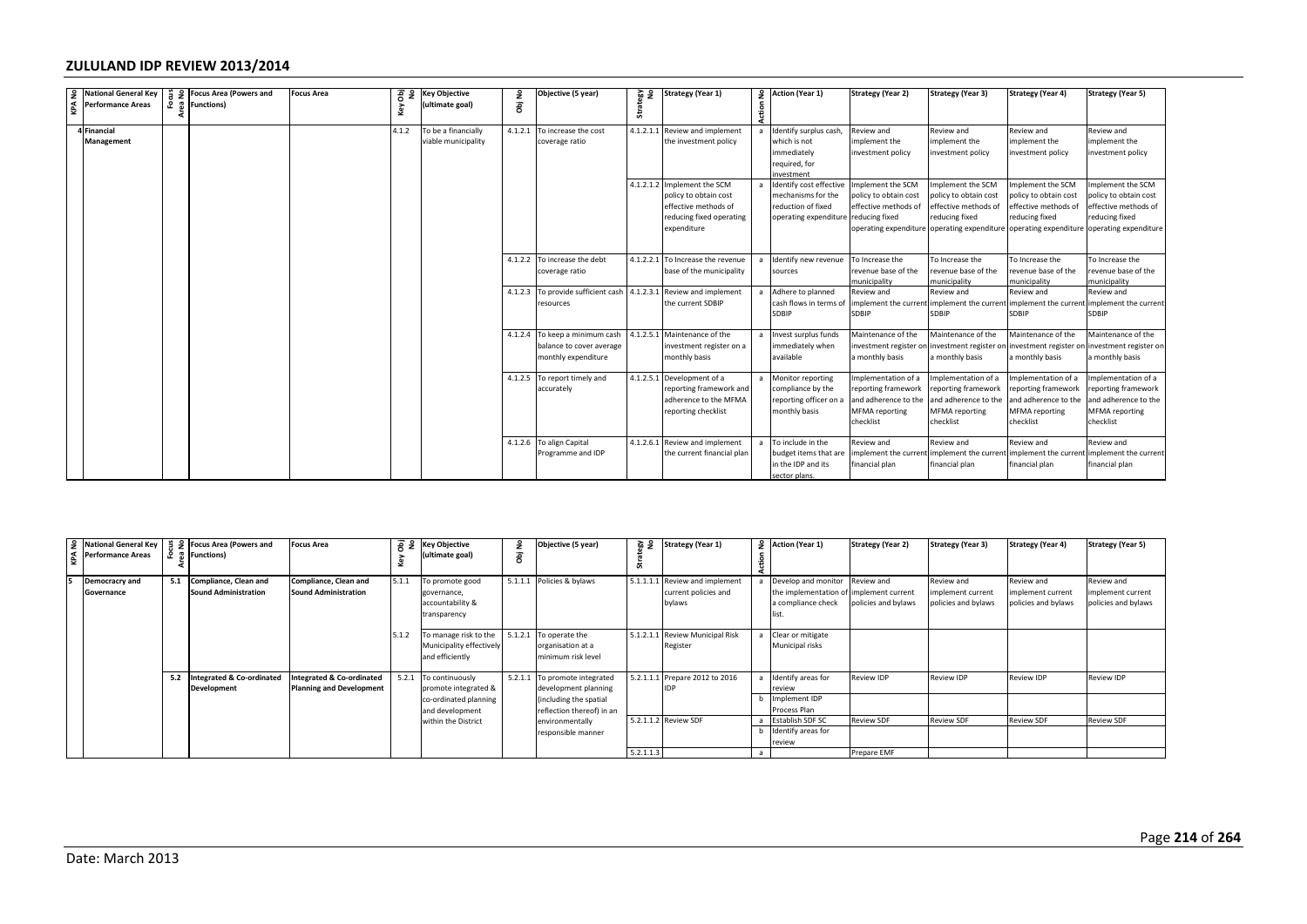### **Table 84: CAPEX**

| <b>Vote Description</b>                    | 2008/9                    | 2009/10                  | 2010/11                   | Current Year 2011/12      |                                  |                                 |                          | Framework                | 2012/13 Medium Term Revenue & Expenditure |                           |
|--------------------------------------------|---------------------------|--------------------------|---------------------------|---------------------------|----------------------------------|---------------------------------|--------------------------|--------------------------|-------------------------------------------|---------------------------|
| R thousand                                 | <b>Audited</b><br>Outcome | Audited<br>Outcome       | Audited<br><b>Outcome</b> | Original<br><b>Budget</b> | <b>Adjusted</b><br><b>Budget</b> | Year<br><b>Full</b><br>Forecast | Pre-audit<br>outcome     | Budget Year<br>2012/13   | Budget Year<br>+1 2013/14                 | Budget Year<br>+2 2014/15 |
| Capital expenditure - Vote                 |                           |                          |                           |                           |                                  |                                 |                          |                          |                                           |                           |
| Multi-year expenditure to be appropriated  |                           |                          |                           |                           |                                  |                                 |                          |                          |                                           |                           |
| Vote 1 - COUNCIL                           | $\overline{\phantom{a}}$  | $\overline{\phantom{0}}$ |                           | $\overline{\phantom{0}}$  | $\overline{\phantom{a}}$         | $\overline{\phantom{0}}$        | $\overline{\phantom{0}}$ |                          | $\overline{\phantom{0}}$                  | $\overline{\phantom{a}}$  |
| Vote 2 - CORPORATE SERVICES                |                           |                          |                           | $\qquad \qquad$           |                                  |                                 | $\overline{\phantom{0}}$ |                          | $\overline{\phantom{0}}$                  | $\overline{\phantom{0}}$  |
| Vote 3 - FINANCE                           |                           |                          |                           | $\overline{\phantom{0}}$  | $\overline{\phantom{a}}$         | $\overline{\phantom{0}}$        |                          |                          | $\overline{\phantom{0}}$                  | $\overline{\phantom{0}}$  |
| Vote 4 - PLANNING & WSA                    |                           |                          |                           |                           |                                  | $\overline{\phantom{0}}$        |                          |                          |                                           |                           |
| Vote 5 - COMMUNITY DEVELOPMENT             |                           |                          |                           |                           |                                  |                                 |                          |                          |                                           | $\overline{\phantom{m}}$  |
| Vote 6 - TECHNICAL SERVICES                |                           |                          |                           | $\overline{\phantom{0}}$  | $\overline{\phantom{0}}$         |                                 | $\overline{\phantom{0}}$ |                          | $\overline{\phantom{0}}$                  | $\overline{\phantom{0}}$  |
| Vote 7 - WATER PURIFICATION                |                           |                          |                           | $\overline{\phantom{0}}$  | $\overline{\phantom{0}}$         | $\overline{\phantom{0}}$        | $\overline{\phantom{0}}$ | $\overline{\phantom{0}}$ | $\overline{\phantom{0}}$                  | $\overline{\phantom{0}}$  |
| Vote 8 - WATER DISTRIBUTION                | $\overline{\phantom{0}}$  |                          |                           | $\overline{\phantom{0}}$  | $\overline{\phantom{0}}$         | $\overline{\phantom{0}}$        | $\overline{\phantom{0}}$ | $\overline{\phantom{0}}$ | $\overline{a}$                            | $\overline{\phantom{0}}$  |
| Vote 9 - WASTE WATER                       |                           |                          |                           | $\overline{\phantom{0}}$  | $\overline{\phantom{0}}$         | $\qquad \qquad -$               | $\overline{\phantom{0}}$ |                          | $\overline{\phantom{0}}$                  | $\qquad \qquad$           |
| Vote 10 - [NAME OF VOTE 10]                |                           |                          |                           |                           | $\overline{\phantom{0}}$         | $\overline{\phantom{0}}$        |                          |                          | $\overline{\phantom{0}}$                  |                           |
| Vote 11 - [NAME OF VOTE 11]                |                           |                          |                           |                           | $\overline{\phantom{0}}$         |                                 | $\overline{\phantom{0}}$ |                          | $\overline{\phantom{0}}$                  | $\overline{\phantom{0}}$  |
| Vote 12 - [NAME OF VOTE 12]                |                           |                          |                           |                           |                                  | $\overline{\phantom{0}}$        |                          |                          |                                           |                           |
| Vote 13 - [NAME OF VOTE 13]                |                           |                          |                           | $\overline{\phantom{0}}$  |                                  |                                 |                          |                          | $\overline{\phantom{0}}$                  | $\overline{\phantom{0}}$  |
| Vote 14 - [NAME OF VOTE 14]                | $\overline{\phantom{0}}$  | $\overline{\phantom{0}}$ | $\overline{\phantom{0}}$  | $\overline{\phantom{0}}$  | $\overline{\phantom{0}}$         | $\overline{\phantom{0}}$        | $\overline{\phantom{a}}$ |                          | $\overline{\phantom{0}}$                  | $\overline{\phantom{0}}$  |
| Vote 15 - [NAME OF VOTE 15]                | $\overline{\phantom{0}}$  | $\overline{\phantom{0}}$ | $\overline{\phantom{0}}$  | $\overline{\phantom{0}}$  | $\overline{\phantom{0}}$         | $\overline{\phantom{0}}$        | $\overline{\phantom{0}}$ | $\overline{\phantom{0}}$ | $\overline{\phantom{0}}$                  | $\overline{\phantom{0}}$  |
| Capital multi-year expenditure sub-total   |                           | ۰                        | $\blacksquare$            | $\overline{\phantom{0}}$  | ۰                                | $\overline{\phantom{0}}$        | -                        |                          | $\overline{\phantom{0}}$                  | $\overline{\phantom{0}}$  |
| Single-year expenditure to be appropriated |                           |                          |                           |                           |                                  |                                 |                          |                          |                                           |                           |
| Vote 1 - COUNCIL                           | 29 7 31                   | 31 4 96                  | 49899                     | 3800                      | 3800                             | 3800                            | 3800                     | 5 2 6 1                  | 5 5 4 5                                   | 5844                      |
| Vote 2 - CORPORATE SERVICES                | 2 1 7 4                   | 2 1 7 4                  |                           | 4 0 3 7                   | 14 037                           | 14 0 37                         | 14 0 37                  | 20 884                   | 932                                       | 982                       |
| Vote 3 - FINANCE                           | 2996                      | 4656                     | 3820                      | 2 1 6 5                   | 2 1 6 5                          | 2 1 6 5                         | 2 1 6 5                  | 4 2 8 7                  | 2410                                      | 2 5 4 0                   |
| Vote 4 - PLANNING & WSA                    | 3789                      | 3878                     | 3789                      | 4751                      | 4751                             | 4751                            | 4751                     | 5010                     | 5 2 7 3                                   | 5 5 6 5                   |
| Vote 5 - COMMUNITY DEVELOPMENT             | 356                       | 1745                     | 3 9 6 0                   | 183                       | 183                              | 183                             | 183                      | 693                      | 730                                       | 770                       |
| Vote 6 - TECHNICAL SERVICES                | 1032338                   | 37                       | 37                        | 227 100                   | 282 100                          | 282 100                         | 282 100                  | 356 587                  | 336 806                                   | 316 603                   |
| Vote 7 - WATER PURIFICATION                | $\overline{\phantom{0}}$  |                          |                           |                           |                                  | $\overline{\phantom{a}}$        | $\overline{\phantom{0}}$ | 780                      | 822                                       | 867                       |
| Vote 8 - WATER DISTRIBUTION                | $\overline{\phantom{0}}$  | 1 123 630                | 1 401 550                 | 6016                      | 6016                             | 6016                            | 6016                     | 4517                     | 544                                       | 574                       |
| Vote 9 - WASTE WATER                       | $\overline{\phantom{0}}$  | $\overline{\phantom{0}}$ |                           |                           |                                  |                                 | $\overline{\phantom{0}}$ |                          |                                           | $\overline{\phantom{a}}$  |
| Vote 10 - [NAME OF VOTE 10]                |                           |                          |                           |                           | $\overline{\phantom{0}}$         | $\overline{\phantom{0}}$        |                          |                          |                                           | $\overline{\phantom{0}}$  |
| Vote 11 - [NAME OF VOTE 11]                |                           |                          |                           | $\overline{\phantom{0}}$  |                                  |                                 |                          |                          |                                           |                           |
| Vote 12 - [NAME OF VOTE 12]                | $\overline{\phantom{0}}$  | $\overline{\phantom{0}}$ |                           | $\overline{\phantom{0}}$  | $\overline{\phantom{a}}$         | $\overline{\phantom{0}}$        | $\overline{\phantom{a}}$ | $\overline{\phantom{0}}$ | $\overline{\phantom{0}}$                  | $\overline{\phantom{0}}$  |
| Vote 13 - [NAME OF VOTE 13]                |                           | $\overline{\phantom{0}}$ |                           | $\qquad \qquad$           | $\overline{\phantom{0}}$         | $\overline{\phantom{0}}$        | $\overline{\phantom{0}}$ |                          | $\overline{\phantom{0}}$                  | $\overline{\phantom{0}}$  |
| Vote 14 - [NAME OF VOTE 14]                |                           | $\overline{\phantom{0}}$ | $\overline{\phantom{0}}$  | $\overline{\phantom{a}}$  | $\overline{\phantom{0}}$         | $\overline{\phantom{a}}$        |                          | $\overline{\phantom{0}}$ | $\overline{\phantom{0}}$                  | $\overline{\phantom{0}}$  |
| Vote 15 - [NAME OF VOTE 15]                |                           |                          |                           |                           |                                  | $\overline{\phantom{m}}$        |                          |                          |                                           |                           |